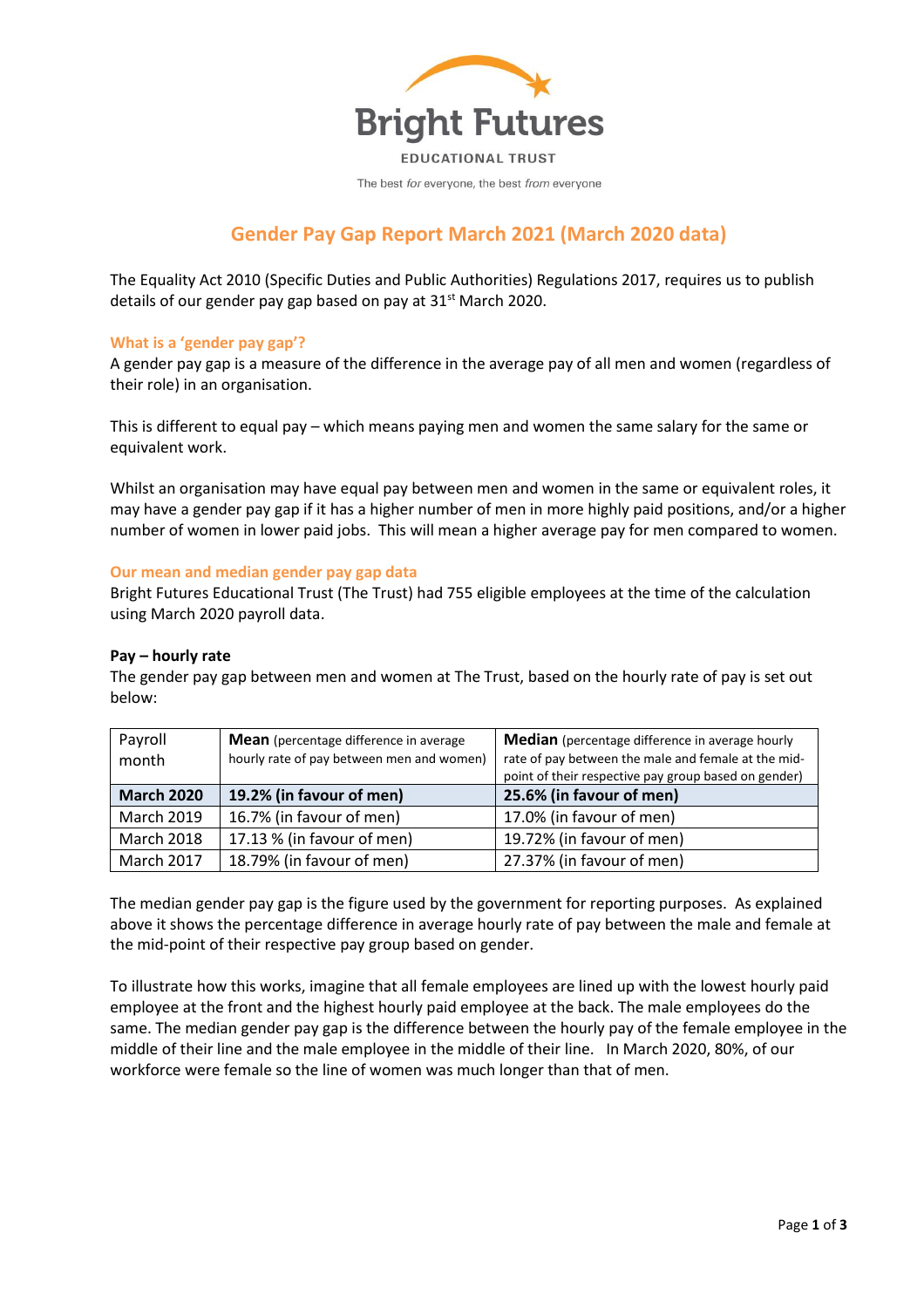

**EDUCATIONAL TRUST** 

The best for everyone, the best from everyone

| Pay quartiles split by gender<br>Quartile |     | <b>Male</b> |           | Female |                    |           |     |                    | Mean Average (hourly rate of pay) |        | Median average (houry rate of pay) |                        |       |             |                          |                                  |
|-------------------------------------------|-----|-------------|-----------|--------|--------------------|-----------|-----|--------------------|-----------------------------------|--------|------------------------------------|------------------------|-------|-------------|--------------------------|----------------------------------|
|                                           | No  | %           | <b>No</b> | %      | 2019<br>comparator | <b>No</b> | %   | 2019<br>comparator | Male                              | Female |                                    | 2019<br>comparator     |       | Male Female |                          | 2019<br>comparator               |
| <b>High Pay</b>                           | 156 | 20.66%      | 49        | 31%    | 26%                | 107       | 69% | 74%                | 31.79                             | 30.42  | Males 4.5%<br>higher               | males 7.4%<br>higher   | 28.32 | 27.77 2.0%  | <b>Males</b><br>higher   | Males<br>2.5%<br>higher          |
| $Mid - High$<br>Pay                       | 215 | 28.48%      | 46        | 21%    | 24%                | 169       | 79% | 76%                | 19.45                             | 20.57  | Females<br>5.7% higher             | Females 4.2%<br>higher | 19.39 | 21.25 9.6%  | <b>Females</b><br>higher | <b>Females</b><br>6.7%<br>higher |
| $Mid$ – Low<br>Pay                        | 190 | 25.17%      | 32        | 17%    | 17%                | 158       | 83% | 83%                | 13.38                             | 12.82  | Males 4.4%<br>higher               | Males 3.1%<br>higher   | 13.59 | 12.61 7.8%  | <b>Males</b><br>higher   | Males 7%<br>higher               |
| Low Pay                                   | 194 | 25.70%      | 24        | 12%    | 12%                | 170       | 88% | 88%                | 9.79                              | 9.96   | Females<br>1.7% higher             | Females 0.5%<br>higher | 9.94  | 9.90 0.4%   | <b>Males</b><br>higher   | Males<br>0.4%<br>higher          |
|                                           | 755 | 100%        | 151       | 20%    | 20%                | 604       | 80% | 80%                |                                   |        |                                    |                        |       |             |                          |                                  |

## **Pay quartiles split by gender**

By way of an example: the high pay range includes all leaders and teacher posts on upper pay range 3, which is the top of the teachers' pay scale (£40,490 pa); the mid-high quartile includes main scale teachers, pastoral/safeguarding roles and senior administration posts; the mid-low includes teaching assistant/learning support and key worker posts and the low pay range includes a range of roles such as apprentices, administrators, lunchtime organisers and some lower level TA/support worker posts.

|                         | <b>Gender Pay Gap by role type</b> |        |     |      |                    |        |     |                    |                            |        |                                 |                               |                              |                    |                        |                          |
|-------------------------|------------------------------------|--------|-----|------|--------------------|--------|-----|--------------------|----------------------------|--------|---------------------------------|-------------------------------|------------------------------|--------------------|------------------------|--------------------------|
|                         |                                    |        |     | Male |                    | Female |     |                    | Mean Average (hourly rate) |        |                                 |                               | Median Average (hourly rate) |                    |                        |                          |
|                         | No                                 | %      | No  | %    | 2019<br>comparator | No     | %   | 2019<br>comparator | Male                       | Female |                                 | 2019<br>comparator            | Male                         | Female             |                        | 2019<br>comparator       |
| Leadership              | 56                                 | 7.42%  | 17  | 30%  | 23%                | 39     | 70% | 77%                | £40.65                     | £36.38 | <b>Males</b><br>11.7%<br>higher | Males 11.4%<br>higher         |                              | £37.06 £34.43 7.6% | <b>Males</b><br>higher | Males 6.3%<br>higher     |
| <b>Teaching</b>         | 289                                | 38.28% | 67  | 23%  | 23%                | 222    | 77% | 77%                | £22.36                     | £22.31 | <b>Males</b><br>0.3%<br>higher  | <b>Females</b><br>3.6% higher | £23.44                       | £23.07 1.6%        | <b>Males</b><br>higher | Females<br>3% higher     |
| Non-<br><b>Teaching</b> | 410                                | 54.30% | 67  | 16%  | 17%                | 343    | 84% | 84%                | £13.82                     | £11.89 | <b>Males</b><br>16.2%<br>higher | Males 29.4%<br>higher         | £11.60                       | £11.00 5.5%        | <b>Males</b><br>higher | Males<br>13.5%<br>higher |
|                         | 755                                | 100%   | 151 | 20%  | 20%                | 604    | 80% | 80%                |                            |        |                                 |                               |                              |                    |                        |                          |

## **What does this data tell us?**

1. Our median gender pay gap in March 2020 was 25.6% (in favour of men) which has increased from 17% in the March 2019 data. This is the figure that is published as our official gender pay gap figure.

## **Why do we think this is?**

- a. The % of males in the higher pay quartile has increased from 26% to 31 %, and therefore the number of females in the higher pay quartile has dropped from 74% to 69%. With only 151 males compared to 604 females, the above increase, although it is small, has had a significant impact on the median score.
- b. A number of the areas of analysis above are disproportionate to our gender breakdown of 80% female, 20% male. For example: 88% of the lowest pay quartile were female; 83% of the mid-